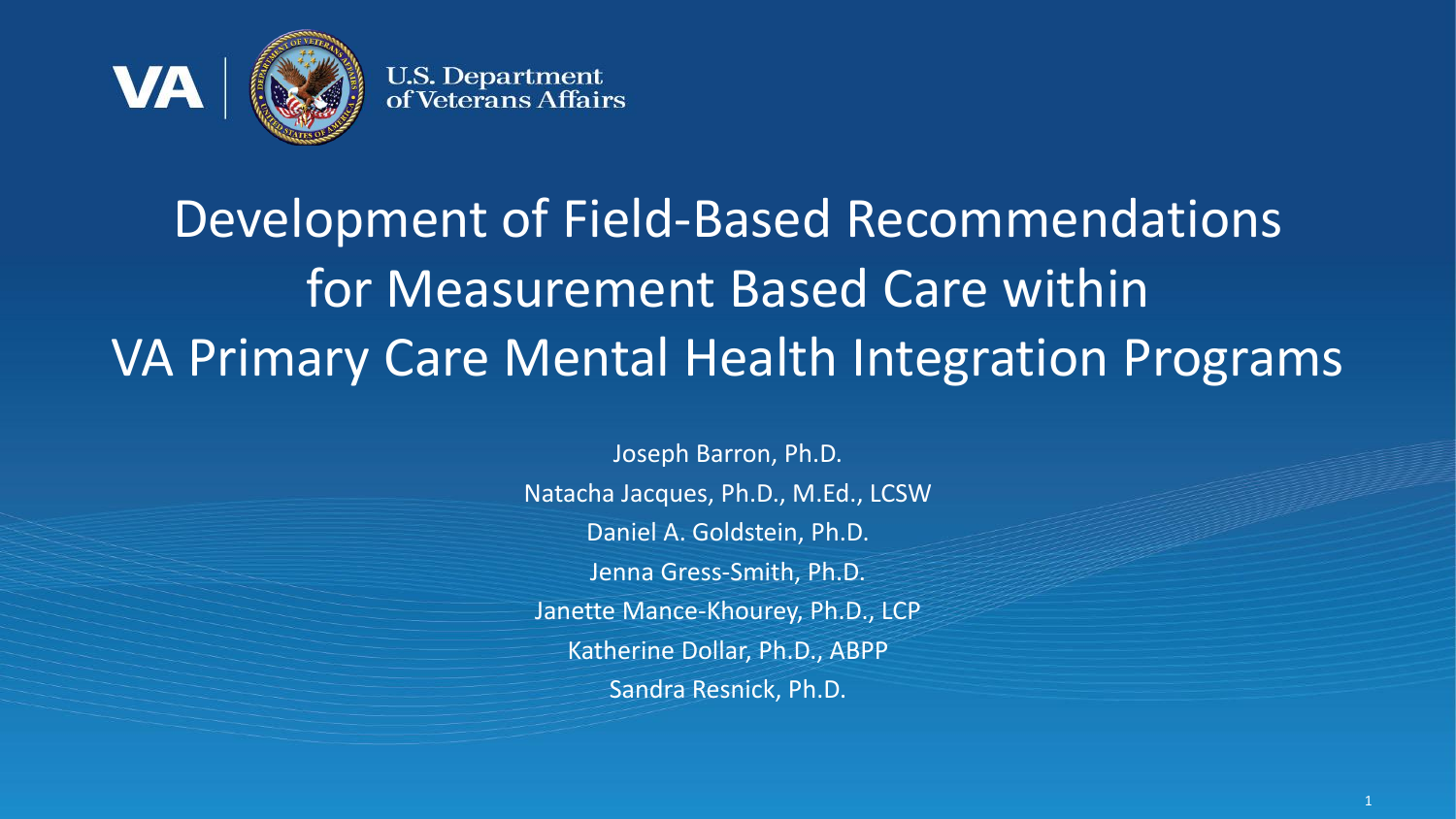

- Workgroups requested by OMHSP
	- Intention to provide a hybrid (bottom-up & top-down) implementation strategy where voice of the field is major driver of guidance
- PCMHI workgroup followed in footsteps of PTSD and BHIP groups
	- Routed through VA Center for Integrated Healthcare (CIH)
	- Volunteer group of PCMHI clinicians and leaders
- Major objectives were:
	- Recommend the specific PROMS to be used in PCMHI
- CIFI Center for Integrated Healthcare
- Provide guidance around transdiagnostic PROMs (e.g., health behaviors)
- Identify frequencies at which PROMS should be administered, discussed, and acted upon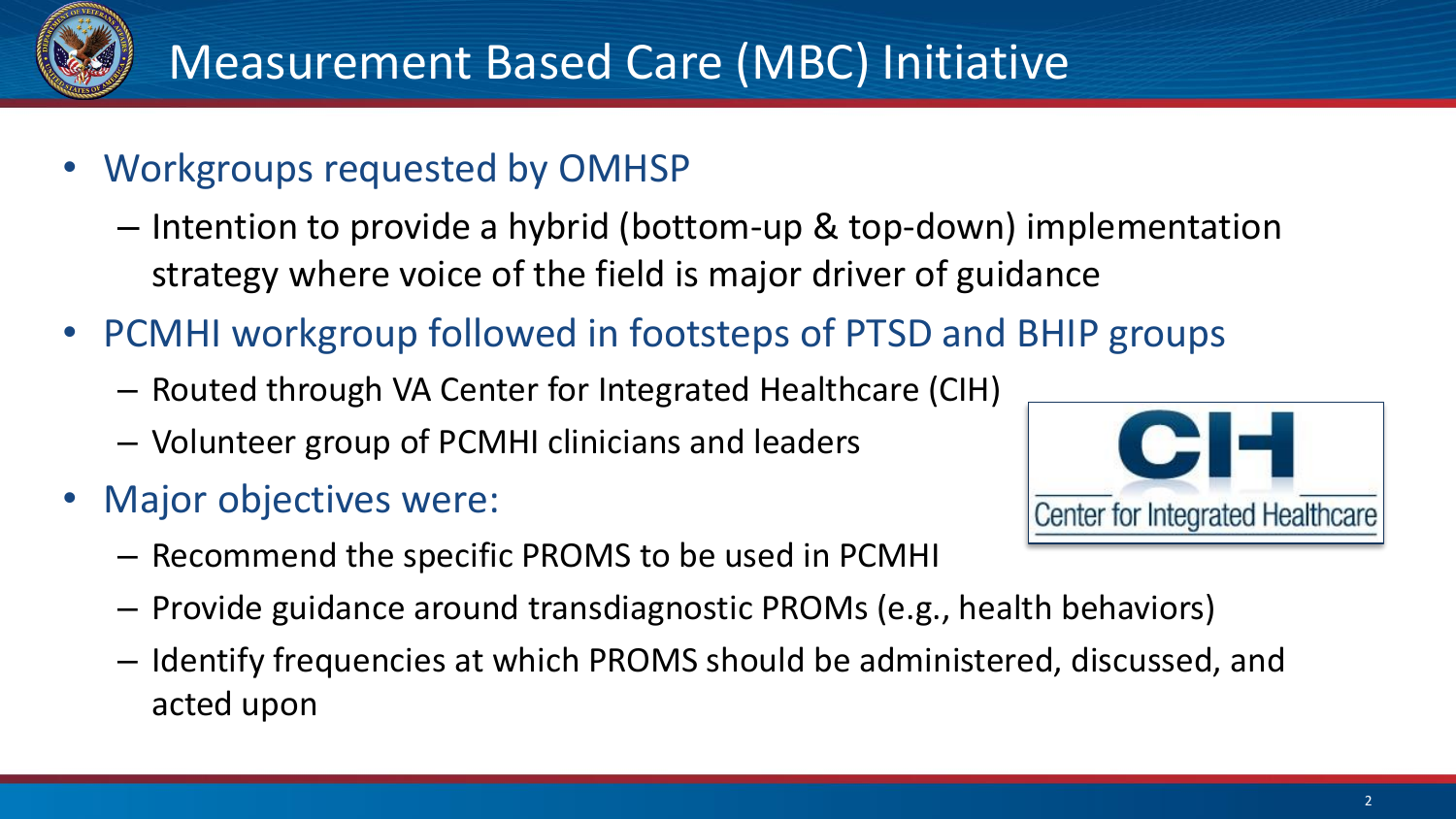

### Workgroup Process

- Weekly meetings May August 2021
- Gathered resources on PROMs and MBC literature
	- Organized and shared materials via MS Teams group
- Sought input from the PCMHI field via two national calls and a 20-item survey (sent to listserv)
- Many rounds of editing and revision based on feedback
	- Guidance and final approval from OMHSP

RedCap Field Survey:

- $N = 143$
- 18 Likert-type items
- 2 open ended items
- Organized around Collect, Share, Act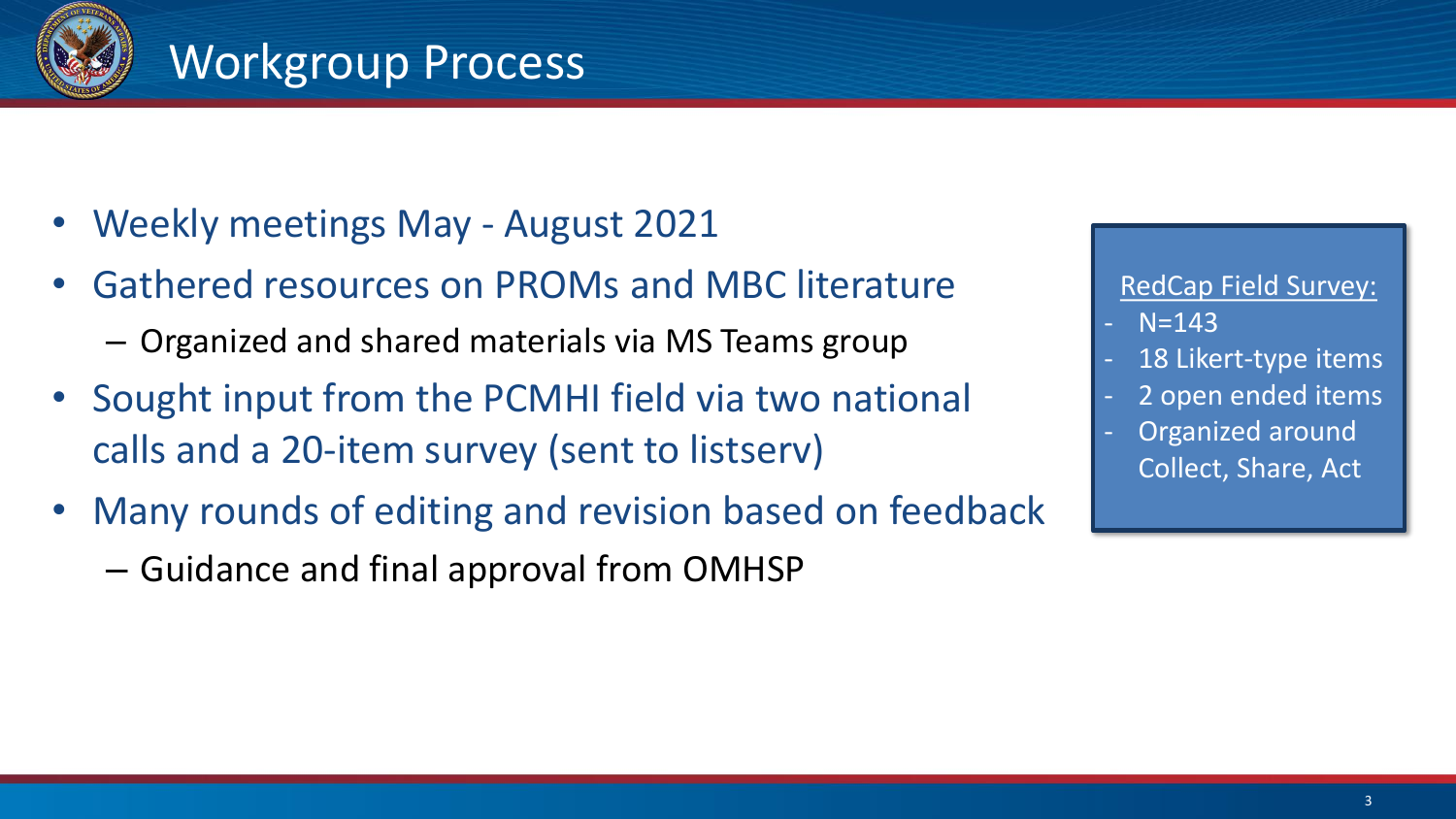

## Addressing Challenging Topics

- Workgroup addressed many potential controversies and came to consensus
	- Discussion informed by group members' discipline/training and local experience
- Major topics addressed by the Workgroup:
	- *MBC in PCMHI vs. General/Specialty MH*
	- *Term definitions*
	- *Cultural considerations*
	- *Time management*
	- *Virtual care considerations*
	- *Use of technology (e.g., BHL Touch)*
	- *Resources/needs for implementation support at the individual and program levels*

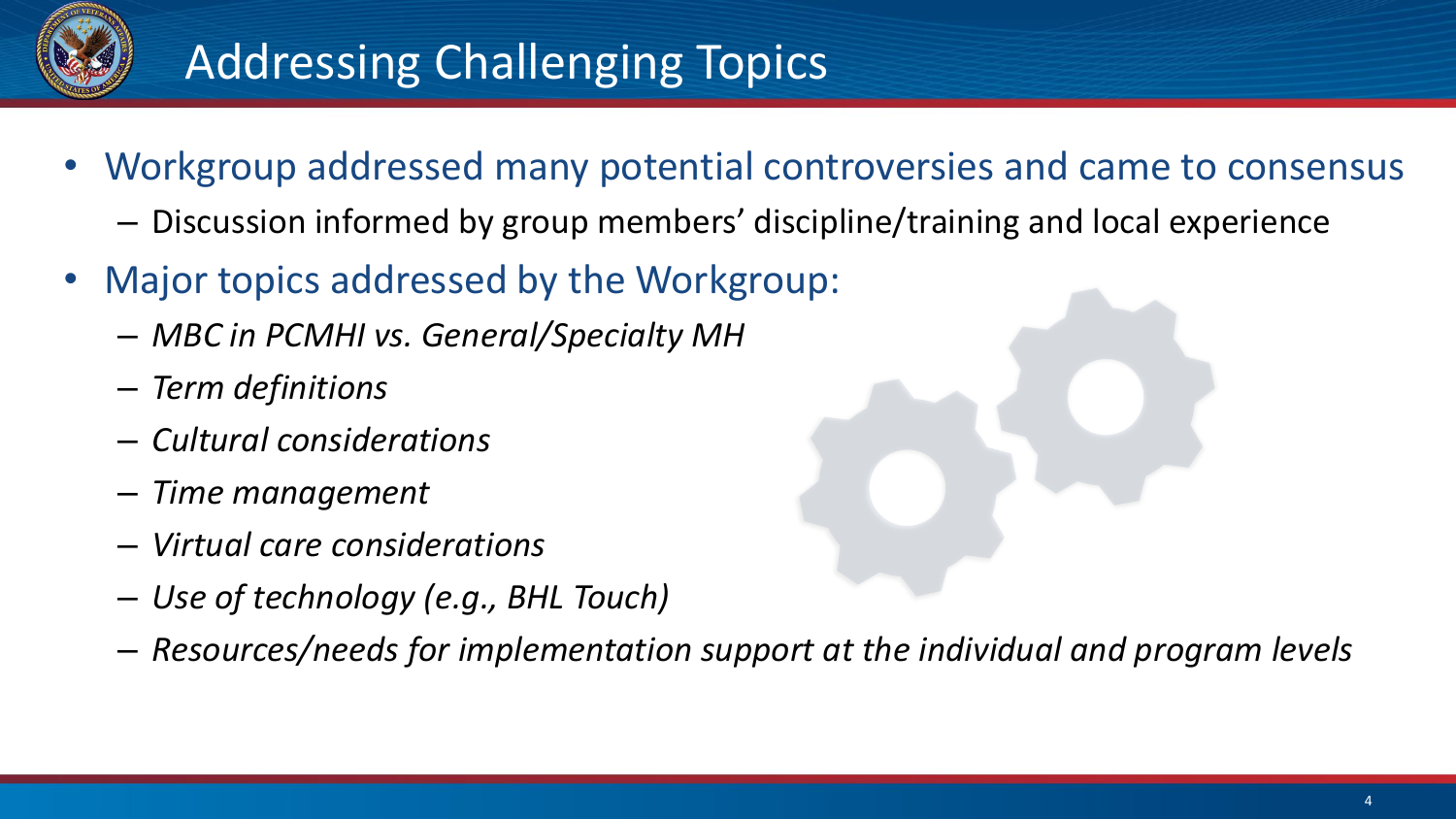

## MBC in VA PCMHI Programs

- Synthesized information into one cohesive [document](https://dvagov.sharepoint.com/sites/VACOMentalHealth/MBC/Shared%20Documents/Forms/AllItems.aspx?FolderCTID=0x012000F8D95E98F45BE849B869997219E44175&id=%2Fsites%2FVACOMentalHealth%2FMBC%2FShared%20Documents%2FField%2Dbased%20Workgroup%20Guidance%2FMBC%20in%20VA%20PCMHI%20Programs%202022%2Epdf&parent=%2Fsites%2FVACOMentalHealth%2FMBC%2FShared%20Documents%2FField%2Dbased%20Workgroup%20Guidance)
	- [Executive Summary](https://dvagov.sharepoint.com/:b:/r/sites/VACOMentalHealth/MBC/Shared%20Documents/Field-based%20Workgroup%20Guidance/MBC%20in%20PCMHI%20Executive%20Summary%20.pdf?csf=1&web=1&e=KskRH9) included to enhance practical application
- Document organized around Collect, Share, and Act
	- 10 major recommendations
	- Multiple considerations and resources for best practices
- Overarching messages:
	- MBC is a *dynamic process*, not merely a collection task
	- MBC is an essential component of PCMHI and an expectation of all team members
	- MBC is empirically supported, collaborative, and efficient
	- MBC is highly consistent with the Whole Health approach, helping to focus on what matters most to Veterans



**Measurement Based Care Within** VA Primary Care Mental Health Integration Programs

February 2022

Recommendations Compiled by a Field-Based National Workgroup:

Joseph Barron, Ph.D., Chair Shannon Beish Jones, Psy.D. Mara Estrada-Ramirez, MSW Najmeh Feger, MSN, RN Colleen Getsinger, D.O. Daniel Goldstein, Ph.D. Jenna Gress-Smith, Ph.D. Natacha Jacques, Ph.D., M.Ed., LCSW Janette Mance-Khourey, Ph.D. Marguerite Moon, MSN, PMHNP-BC Dawn Oliver, MSN, RN Shannon Peck, Ph.D.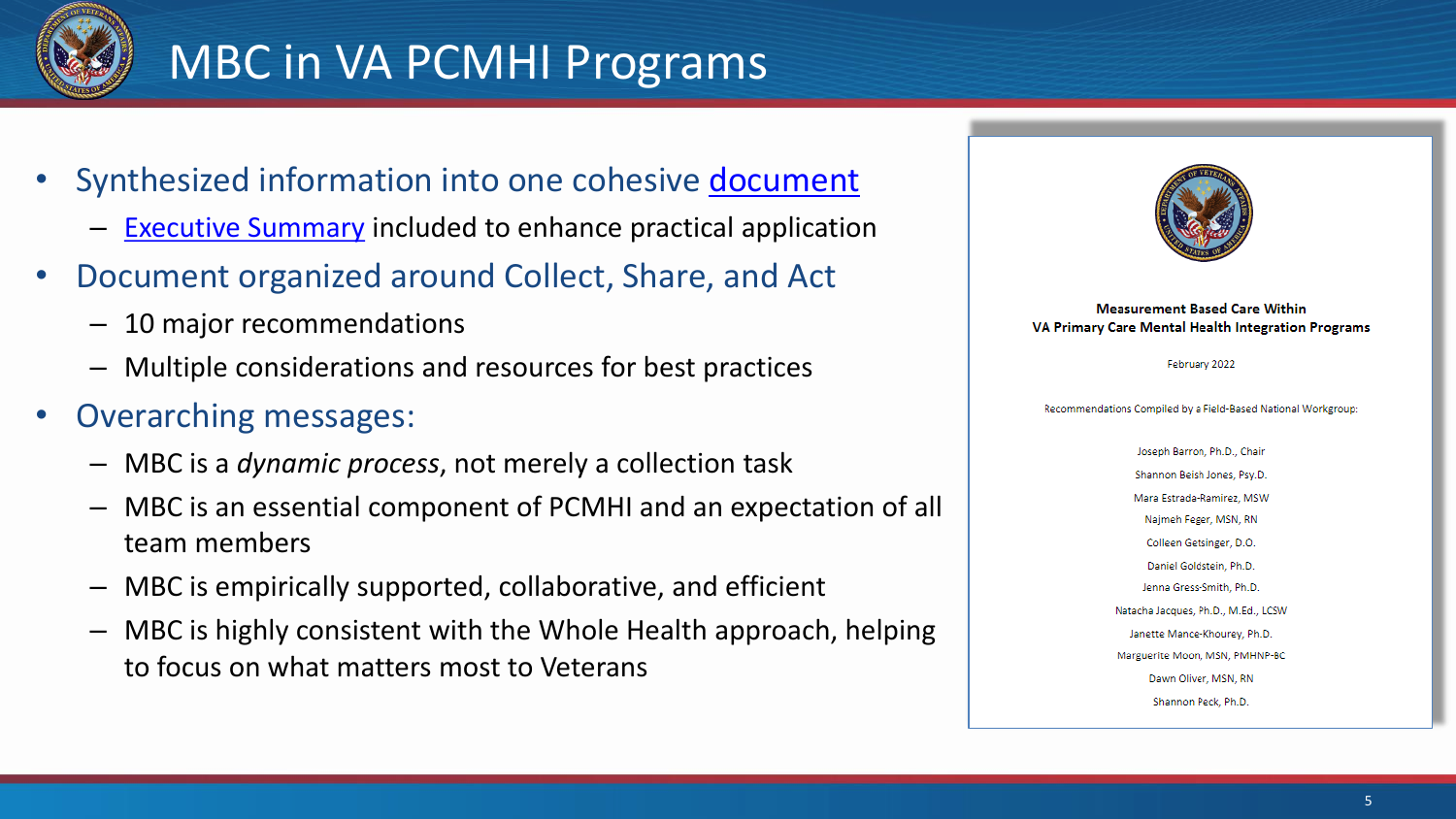

## Summary

- Collaborative workgroup process was effective
- Development of MBC recommendations tailored specifically for PCMHI was much needed and challenging
- Guidance representative of field opinions
	- Subsequent presentation of final product on several national calls was well received
- Implementation resources will help launch more effective MBC
	- Priority for use of BHL software products for best practice
- Next Steps: Socialization of recommendations and consideration for future PCMHI policy